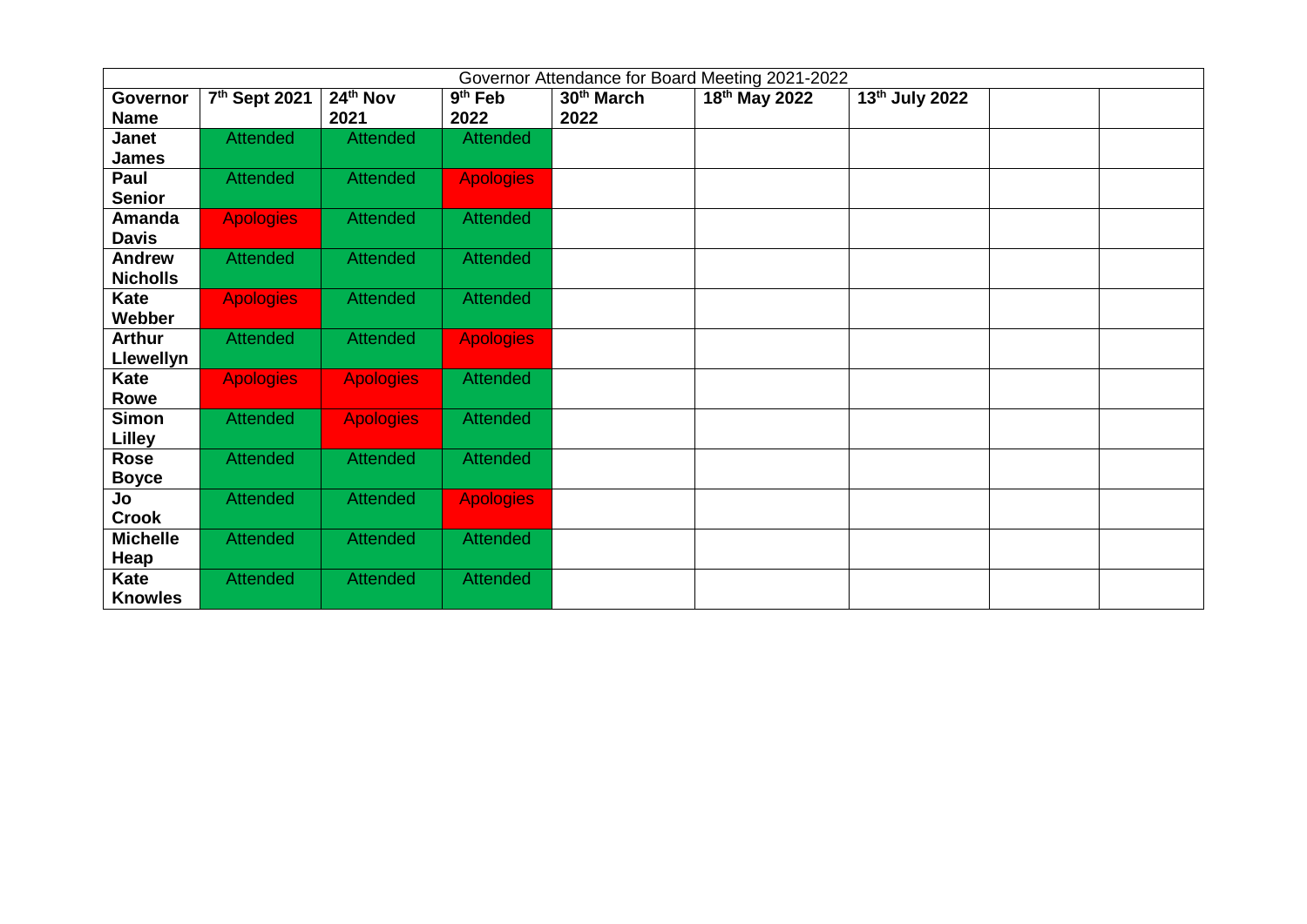|                  | 2021<br>Governor Attendance for Board Meeting 2020 - |                 |                  |                      |                          |                        |                  |                       |  |
|------------------|------------------------------------------------------|-----------------|------------------|----------------------|--------------------------|------------------------|------------------|-----------------------|--|
| Governor         | $2nd$ Sept                                           | 29th Sept       | $17th$ Nov       | <b>Extraordinary</b> | 9 <sup>th</sup> Feb 2021 | 31 <sup>st</sup> March | $19th$ May       | 14 <sup>th</sup> July |  |
| <b>Name</b>      | 2020                                                 | 2020            | 2020             | 12th Jan 2021        |                          | 2021                   | 2021             | 2021                  |  |
| Linda            | Not started                                          | Not started     | Left             | Left                 | Left                     | Left                   | Left             | Left                  |  |
| <b>Walker</b>    |                                                      |                 |                  |                      |                          |                        |                  |                       |  |
| Paul             | <b>Attended</b>                                      | <b>Attended</b> | <b>Attended</b>  | <b>Attended</b>      | <b>Attended</b>          | <b>Attended</b>        | <b>Apologies</b> | <b>Attended</b>       |  |
| <b>Senior</b>    |                                                      |                 |                  |                      |                          |                        |                  |                       |  |
| Amanda           | <b>Attended</b>                                      | <b>Attended</b> | <b>Apologies</b> | <b>Attended</b>      | <b>Attended</b>          | <b>Attended</b>        | <b>Apologies</b> | <b>Apologies</b>      |  |
| <b>Davis</b>     |                                                      |                 |                  |                      |                          |                        |                  |                       |  |
| <b>Andrew</b>    | <b>Attended</b>                                      | <b>Attended</b> | <b>Attended</b>  | <b>Attended</b>      | <b>Attended</b>          | <b>Attended</b>        | <b>Attended</b>  | <b>Attended</b>       |  |
| <b>Nicholls</b>  |                                                      |                 |                  |                      |                          |                        |                  |                       |  |
| <b>Kate</b>      | <b>Apologies</b>                                     | <b>Attended</b> | <b>Attended</b>  | <b>Attended</b>      | <b>Attended</b>          | <b>Attended</b>        | <b>Attended</b>  | <b>Attended</b>       |  |
| Webber           |                                                      |                 |                  |                      |                          |                        |                  |                       |  |
| <b>Arthur</b>    | <b>Attended</b>                                      | <b>Attended</b> | <b>Attended</b>  | <b>Attended</b>      | <b>Attended</b>          | <b>Attended</b>        | <b>Attended</b>  | <b>Attended</b>       |  |
| <b>Llewellyn</b> |                                                      |                 |                  |                      |                          |                        |                  |                       |  |
| Kate             | <b>Apologies</b>                                     | <b>Attended</b> | <b>Attended</b>  | <b>Attended</b>      | <b>Attended</b>          | <b>Attended</b>        | <b>Attended</b>  | <b>Attended</b>       |  |
| Rowe             |                                                      |                 |                  |                      |                          |                        |                  |                       |  |
| <b>Simon</b>     | <b>Attended</b>                                      | <b>Attended</b> | <b>Attended</b>  | Attended             | <b>Attended</b>          | <b>Attended</b>        | <b>Attended</b>  | <b>Attended</b>       |  |
| <b>Lilley</b>    |                                                      |                 |                  |                      |                          |                        |                  |                       |  |
| <b>Rose</b>      | <b>Apologies</b>                                     | <b>Attended</b> | <b>Attended</b>  | <b>Attended</b>      | <b>Attended</b>          | <b>Apologies</b>       | <b>Apologies</b> | <b>Apologies</b>      |  |
| <b>Boyce</b>     |                                                      |                 |                  |                      |                          |                        |                  |                       |  |
| Jo               | <b>Apologies</b>                                     | <b>Attended</b> | <b>Attended</b>  | <b>Attended</b>      | <b>Attended</b>          | <b>Attended</b>        | <b>Attended</b>  | <b>Attended</b>       |  |
| <b>Crook</b>     |                                                      |                 |                  |                      |                          |                        |                  |                       |  |
| <b>Victoria</b>  | <b>Attended</b>                                      | <b>Attended</b> | <b>Attended</b>  | Not required to      | <b>Attended</b>          | <b>Attended</b>        | Attended         | <b>Attended</b>       |  |
| <b>Withers</b>   |                                                      |                 |                  | attend               |                          |                        |                  |                       |  |
| <b>Kate</b>      | <b>Attended</b>                                      | <b>Attended</b> | <b>Attended</b>  | Attended             | <b>Attended</b>          | <b>Attended</b>        | <b>Attended</b>  | <b>Attended</b>       |  |
| <b>Knowles</b>   |                                                      |                 |                  |                      |                          |                        |                  |                       |  |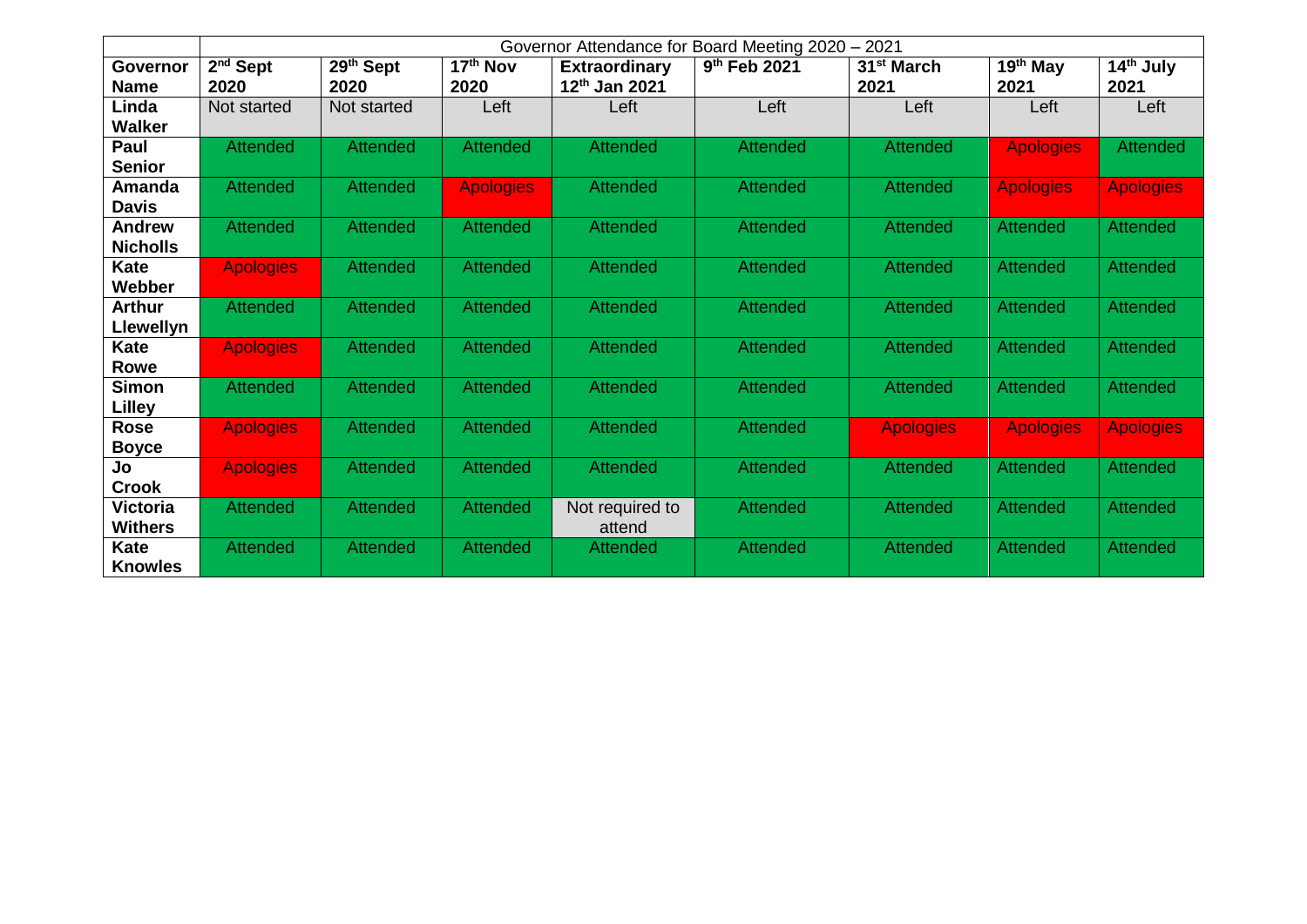|                    | Governor Attendance for Board Meeting 2019-2020 |                          |                    |                    |                      |                        |                  |                       |                  |
|--------------------|-------------------------------------------------|--------------------------|--------------------|--------------------|----------------------|------------------------|------------------|-----------------------|------------------|
| <b>Governor</b>    | 17 <sup>th</sup>                                | 22 <sup>nd</sup> October | 19 <sup>th</sup>   | 21 <sup>st</sup>   | 10th March           | 31 <sup>st</sup> March | $19th$ May       | 18 <sup>th</sup> June | $14th$ July      |
| <b>Name</b>        | <b>September</b>                                | 2019                     | <b>November</b>    | January            | 2020                 | 2020                   | 2020             | 2020                  | 2020             |
|                    | 2019                                            | <b>Extraordinary</b>     | 2019               | 2020               | <b>Extraordinary</b> |                        |                  | <b>Extra</b>          |                  |
|                    |                                                 | meeting                  |                    |                    | <b>Meeting</b>       |                        |                  |                       |                  |
| <b>Paul Senior</b> | <b>Attended</b>                                 | <b>Apologies</b>         | <b>Attended</b>    | <b>Apologies</b>   | <b>Attended</b>      | <b>Attended</b>        | <b>Attended</b>  | <b>Attended</b>       | <b>Attended</b>  |
| Amanda             | <b>Apologies</b>                                | <b>Attended</b>          | <b>Attended</b>    | <b>Apologies</b>   | <b>Apologies</b>     | <b>Attended</b>        | <b>Attended</b>  | <b>Apologies</b>      | <b>Attended</b>  |
| <b>Davis</b>       |                                                 |                          |                    |                    |                      |                        |                  |                       |                  |
| <b>Ross</b>        | <b>Attended</b>                                 | <b>Apologies</b>         | <b>Attended</b>    | Left               | Left                 | Left                   | Left             | Left                  | Left             |
| <b>Fowler</b>      |                                                 |                          |                    |                    |                      |                        |                  |                       |                  |
| <b>Andrew</b>      | <b>Attended</b>                                 | <b>Attended</b>          | <b>Attended</b>    | <b>Attended</b>    | <b>Attended</b>      | <b>Attended</b>        | <b>Attended</b>  | <b>Attended</b>       | <b>Attended</b>  |
| <b>Nicholls</b>    |                                                 |                          |                    |                    |                      |                        |                  |                       |                  |
| <b>Liz Gould</b>   | <b>Attended</b>                                 | <b>Apologies</b>         | <b>Attended</b>    | <b>Attended</b>    | <b>Attended</b>      | <b>Apologies</b>       | <b>Attended</b>  | <b>Attended</b>       | <b>Attended</b>  |
| <b>Kate</b>        | <b>Attended</b>                                 | <b>Attended</b>          | <b>Attended</b>    | <b>Attended</b>    | <b>Attended</b>      | <b>Attended</b>        | <b>Attended</b>  | Attended              | <b>Attended</b>  |
| Webber             |                                                 |                          |                    |                    |                      |                        |                  |                       |                  |
| <b>Arthur</b>      | <b>Attended</b>                                 | <b>Attended</b>          | <b>Attended</b>    | <b>Attended</b>    | <b>Attended</b>      | <b>Attended</b>        | <b>Attended</b>  | <b>Attended</b>       | <b>Attended</b>  |
| Llewellyn          |                                                 |                          |                    |                    |                      |                        |                  |                       |                  |
| <b>Kate Rowe</b>   | <b>Attended</b>                                 | <b>Attended</b>          | <b>Attended</b>    | <b>Attended</b>    | <b>Attended</b>      | <b>Attended</b>        | <b>Attended</b>  | <b>Attended</b>       | <b>Attended</b>  |
| <b>Simon</b>       | <b>Not Started</b>                              | <b>Not Started</b>       | <b>Not Started</b> | <b>Not Started</b> | <b>Attended</b>      | <b>Attended</b>        | <b>Attended</b>  | <b>Attended</b>       | <b>Attended</b>  |
| Lilley             |                                                 |                          |                    |                    |                      |                        |                  |                       |                  |
| <b>Rose Boyce</b>  | Attended                                        | Did not attend           | <b>Attended</b>    | <b>Apologies</b>   | Did not attend       | Attended               | <b>Apologies</b> | Attended              | <b>Attended</b>  |
| <b>Jo Crook</b>    | <b>Apologies</b>                                | Did not attend           | <b>Attended</b>    | <b>Attended</b>    | Did not attend       | <b>Attended</b>        | <b>Attended</b>  | <b>Apologies</b>      | <b>Apologies</b> |
| <b>Victoria</b>    | <b>Attended</b>                                 | Did not attend           | <b>Attended</b>    | <b>Attended</b>    | <b>Attended</b>      | <b>Attended</b>        | <b>Attended</b>  | <b>Attended</b>       | <b>Attended</b>  |
| <b>Withers</b>     |                                                 |                          |                    |                    |                      |                        |                  |                       |                  |
| <b>Kate</b>        | <b>Attended</b>                                 | Did not attend           | <b>Attended</b>    | <b>Apologies</b>   | <b>Attended</b>      | <b>Attended</b>        | <b>Attended</b>  | <b>Attended</b>       | Attended         |
| <b>Knowles</b>     |                                                 |                          |                    |                    |                      |                        |                  |                       |                  |
|                    |                                                 |                          |                    |                    |                      |                        |                  |                       |                  |
| Jan                | Left                                            | Left                     | Left               | Left               |                      | Left                   | Left             |                       | Left             |
| <b>Balzanella</b>  |                                                 |                          |                    |                    |                      |                        |                  |                       |                  |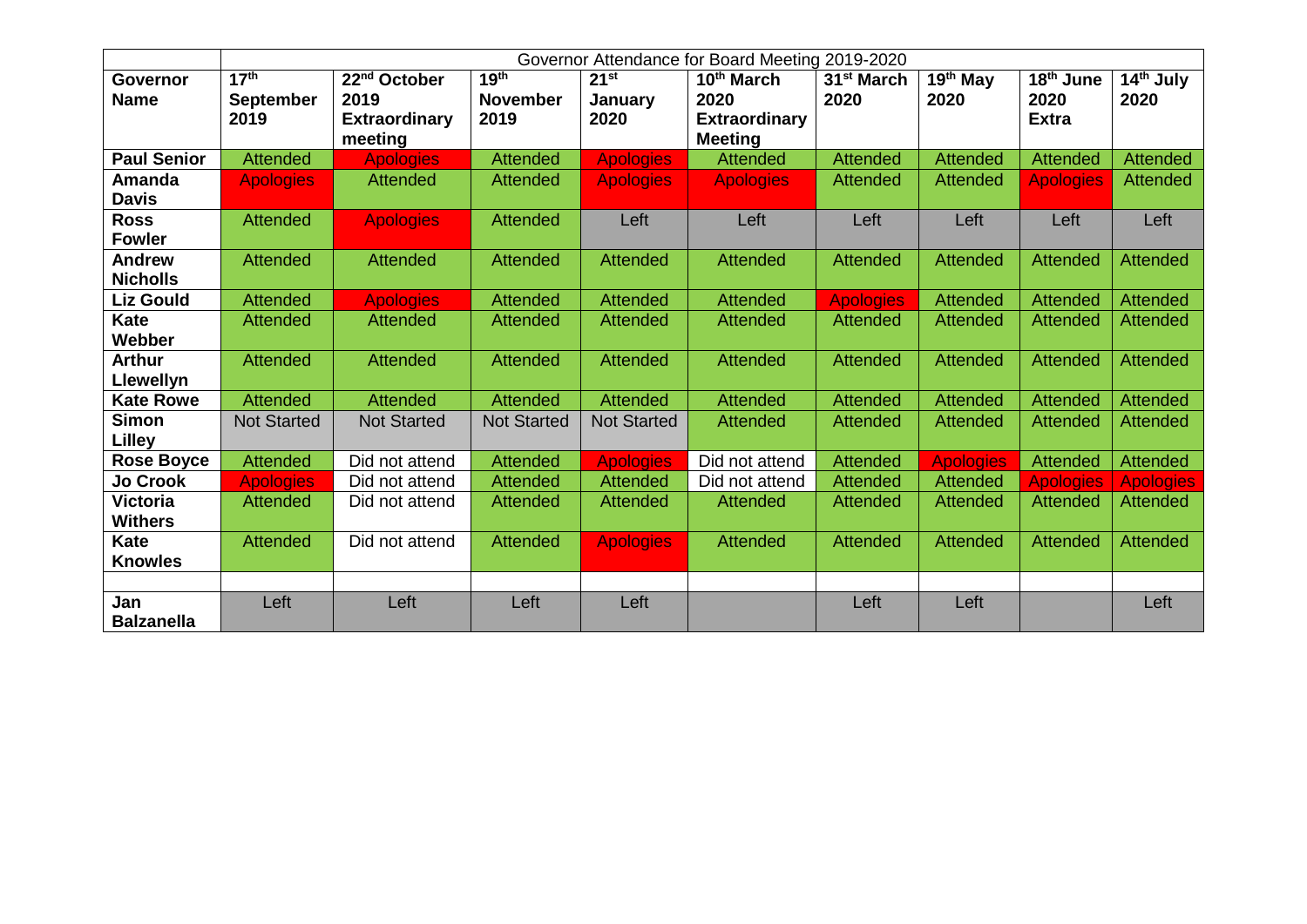|                         | Governor Attendance for Board Meeting 2018-2019 |                                |                    |                  |                           |  |  |
|-------------------------|-------------------------------------------------|--------------------------------|--------------------|------------------|---------------------------|--|--|
| <b>Governor Name</b>    | 11 <sup>th</sup> September 2018                 | 20 <sup>th</sup> November 2018 | 26th March 2019    | 30th April 2019  | 9 <sup>th</sup> July 2019 |  |  |
| Paul Senior             | <b>Not Started</b>                              | <b>Not Started</b>             | <b>Not Started</b> | <b>Attended</b>  | <b>Attended</b>           |  |  |
| Amanda Davis            | <b>Not Started</b>                              | <b>Not Started</b>             | <b>Not Started</b> | <b>Attended</b>  | <b>Attended</b>           |  |  |
| <b>Ross Fowler</b>      | <b>Not Started</b>                              | <b>Attended</b>                | <b>Attended</b>    | <b>Attended</b>  | <b>Apologies</b>          |  |  |
| Jan Balzanella          | <b>Attended</b>                                 | <b>Apologies</b>               | <b>Attended</b>    | <b>Apologies</b> | <b>Attended</b>           |  |  |
| <b>Andrew Nicholls</b>  | <b>Attended</b>                                 | <b>Attended</b>                | <b>Attended</b>    | <b>Apologies</b> | <b>Attended</b>           |  |  |
| Liz Gould               | <b>Attended</b>                                 | <b>Attended</b>                | <b>Attended</b>    | <b>Attended</b>  | <b>Attended</b>           |  |  |
| Kate Webber             | <b>Attended</b>                                 | <b>Attended</b>                | <b>Attended</b>    | <b>Attended</b>  | <b>Attended</b>           |  |  |
| <b>Charlotte Dowson</b> | <b>Attended</b>                                 | <b>Attended</b>                | Left               | Left             | Left                      |  |  |
| <b>Arthur Llewellyn</b> | <b>Attended</b>                                 | <b>Attended</b>                | <b>Attended</b>    | <b>Attended</b>  | <b>Attended</b>           |  |  |
| <b>Kate Rowe</b>        | <b>Attended</b>                                 | <b>Attended</b>                | <b>Attended</b>    | <b>Attended</b>  | <b>Apologies</b>          |  |  |
| June Pearce             | <b>Attended</b>                                 | <b>Attended</b>                | Left               | Left             | Left                      |  |  |
| Jo Crook                | <b>Attended</b>                                 | <b>Attended</b>                | <b>Attended</b>    | <b>Apologies</b> | <b>Attended</b>           |  |  |
| Rose Boyce              | <b>Not Started</b>                              | <b>Not Started</b>             | Attended           | <b>Apologies</b> | Attended                  |  |  |
| <b>Victoria Withers</b> | <b>Attended</b>                                 | <b>Attended</b>                | <b>Attended</b>    | <b>Apologies</b> | <b>Attended</b>           |  |  |

|                         | Governor Attendance for Board Meeting 2017-2018 |                    |                             |                  |  |  |  |
|-------------------------|-------------------------------------------------|--------------------|-----------------------------|------------------|--|--|--|
| Governor Name           | 12 <sup>th</sup> September 2017                 | 14th November 2017 | 13 <sup>th</sup> March 2018 | $5th$ June 2018  |  |  |  |
| <b>Becky Nurse</b>      | <b>Apologies</b>                                | <b>Attended</b>    | <b>Attended</b>             | <b>Attended</b>  |  |  |  |
| Dan Knott               | <b>Attended</b>                                 | <b>Attended</b>    | Attended                    | Left             |  |  |  |
| <b>Andrew Nicholls</b>  | <b>Attended</b>                                 | <b>Attended</b>    | <b>Apologies</b>            | Attended         |  |  |  |
| Liz Gould               | <b>Attended</b>                                 | <b>Attended</b>    | <b>Attended</b>             | <b>Apologies</b> |  |  |  |
| Kate Webber             | <b>Attended</b>                                 | <b>Apologies</b>   | <b>Attended</b>             | <b>Attended</b>  |  |  |  |
| <b>Charlotte Dowson</b> | Attended                                        | <b>Attended</b>    | <b>Attended</b>             | <b>Attended</b>  |  |  |  |
| <b>Arthur Llewellyn</b> | <b>Apologies</b>                                | <b>Attended</b>    | <b>Attended</b>             | <b>Attended</b>  |  |  |  |
| Kate Rowe               | <b>Attended</b>                                 | <b>Attended</b>    | <b>Attended</b>             | <b>Attended</b>  |  |  |  |
| June Pearce             | Attended                                        | <b>Attended</b>    | <b>Attended</b>             | <b>Attended</b>  |  |  |  |
| Jo Crook                | <b>Attended</b>                                 | <b>Attended</b>    | Attended                    | <b>Attended</b>  |  |  |  |
| <b>Richard Reid</b>     | <b>Attended</b>                                 | <b>Attended</b>    | <b>Attended</b>             | <b>Attended</b>  |  |  |  |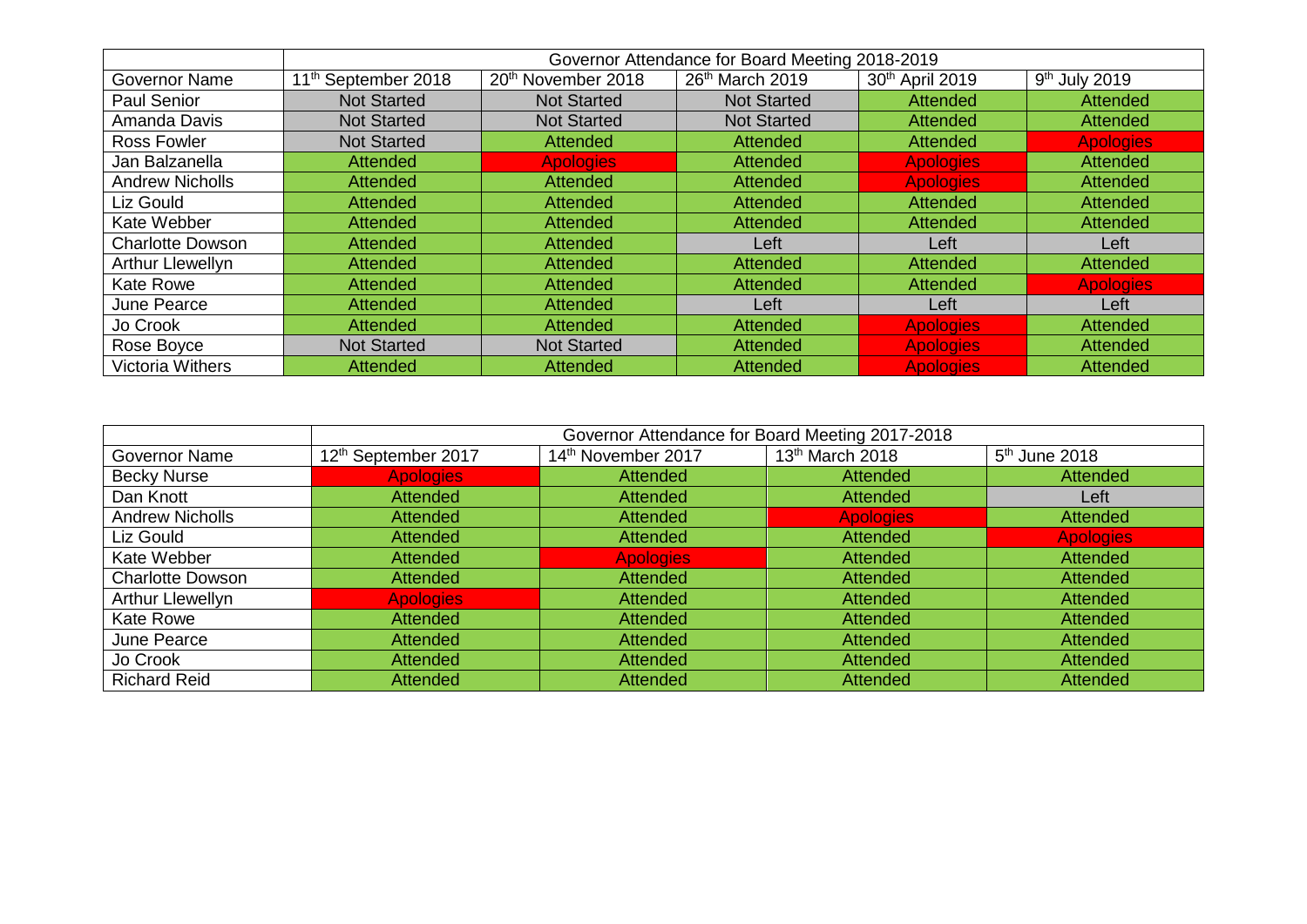|                          | Governor Attendance for Board Meeting 2016-2017 |                                |                 |                 |  |  |
|--------------------------|-------------------------------------------------|--------------------------------|-----------------|-----------------|--|--|
| Governor Name            | 13 <sup>th</sup> September 2016                 | 22 <sup>nd</sup> November 2016 | 14th March 2017 | $6th$ June 2017 |  |  |
| <b>Becky Nurse</b>       | Attended                                        | <b>Attended</b>                | <b>Attended</b> | Attended        |  |  |
| Dan Knott                | Not joined the Board                            | <b>Attended</b>                | <b>Attended</b> | Attended        |  |  |
| <b>Andrew Nicholls</b>   | Not joined the Board                            | <b>Apologies</b>               | <b>Attended</b> | Attended        |  |  |
| Liz Gould                | Attended                                        | <b>Attended</b>                | <b>Attended</b> | Attended        |  |  |
| <b>Anthony Sutcliffe</b> | <b>Attended</b>                                 | <b>Attended</b>                | <b>Attended</b> | Attended        |  |  |
| Kate Webber              | <b>Attended</b>                                 | <b>Apologies</b>               | <b>Attended</b> | Attended        |  |  |
| <b>Judith Herlihy</b>    | <b>Attended</b>                                 | <b>Apologies</b>               | <b>Attended</b> | <b>Attended</b> |  |  |
| <b>Charlotte Dowson</b>  | <b>Attended</b>                                 | <b>Attended</b>                | <b>Attended</b> | Attended        |  |  |
| Arthur Llewellyn         | <b>Apologies</b>                                | Attended                       | <b>Attended</b> | Attended        |  |  |
| June Pearce              | <b>Attended</b>                                 | <b>Attended</b>                | Attended        | Attended        |  |  |
| Jo Crook                 | <b>Attended</b>                                 | Attended                       | Attended        | <b>Attended</b> |  |  |
| <b>Richard Reid</b>      | <b>Attended</b>                                 | Attended                       | <b>Attended</b> | Attended        |  |  |
| Lucy Christensen         | <b>Attended</b>                                 | Left                           | Left            | Left            |  |  |
| <b>Mandy Davis</b>       | <b>Apologies</b>                                | Left                           | Left            | Left            |  |  |

|                          | Governor Attendance for Board Meeting 2015-2016 |                    |                             |                            |  |  |  |
|--------------------------|-------------------------------------------------|--------------------|-----------------------------|----------------------------|--|--|--|
| Governor Name            | 8 <sup>th</sup> September 2015                  | 17th November 2015 | 15 <sup>th</sup> March 2016 | 14 <sup>th</sup> June 2016 |  |  |  |
| <b>Becky Nurse</b>       | <b>Attended</b>                                 | <b>Attended</b>    | Attended                    | Attended                   |  |  |  |
| Lucy Christensen         | <b>Attended</b>                                 | <b>Attended</b>    | Attended                    | <b>Apologies</b>           |  |  |  |
| Liz Gould                | <b>Attended</b>                                 | <b>Attended</b>    | Attended                    | Attended                   |  |  |  |
| <b>Mandy Davis</b>       | <b>Attended</b>                                 | <b>Attended</b>    | Attended                    | <b>Attended</b>            |  |  |  |
| <b>Anthony Sutcliffe</b> | <b>Apologies</b>                                | <b>Attended</b>    | <b>Apologies</b>            | <b>Attended</b>            |  |  |  |
| Kate Webber              | <b>Apologies</b>                                | <b>Attended</b>    | Attended                    | <b>Attended</b>            |  |  |  |
| Judith Herlihy           | <b>Attended</b>                                 | <b>Attended</b>    | Attended                    | Attended                   |  |  |  |
| <b>Charlotte Dowson</b>  | <b>Attended</b>                                 | <b>Attended</b>    | <b>Attended</b>             | Attended                   |  |  |  |
| Arthur Llewellyn         | <b>Attended</b>                                 | <b>Attended</b>    | Attended                    | Attended                   |  |  |  |
| June Pearce              | <b>Attended</b>                                 | <b>Attended</b>    | <b>Attended</b>             | <b>Attended</b>            |  |  |  |